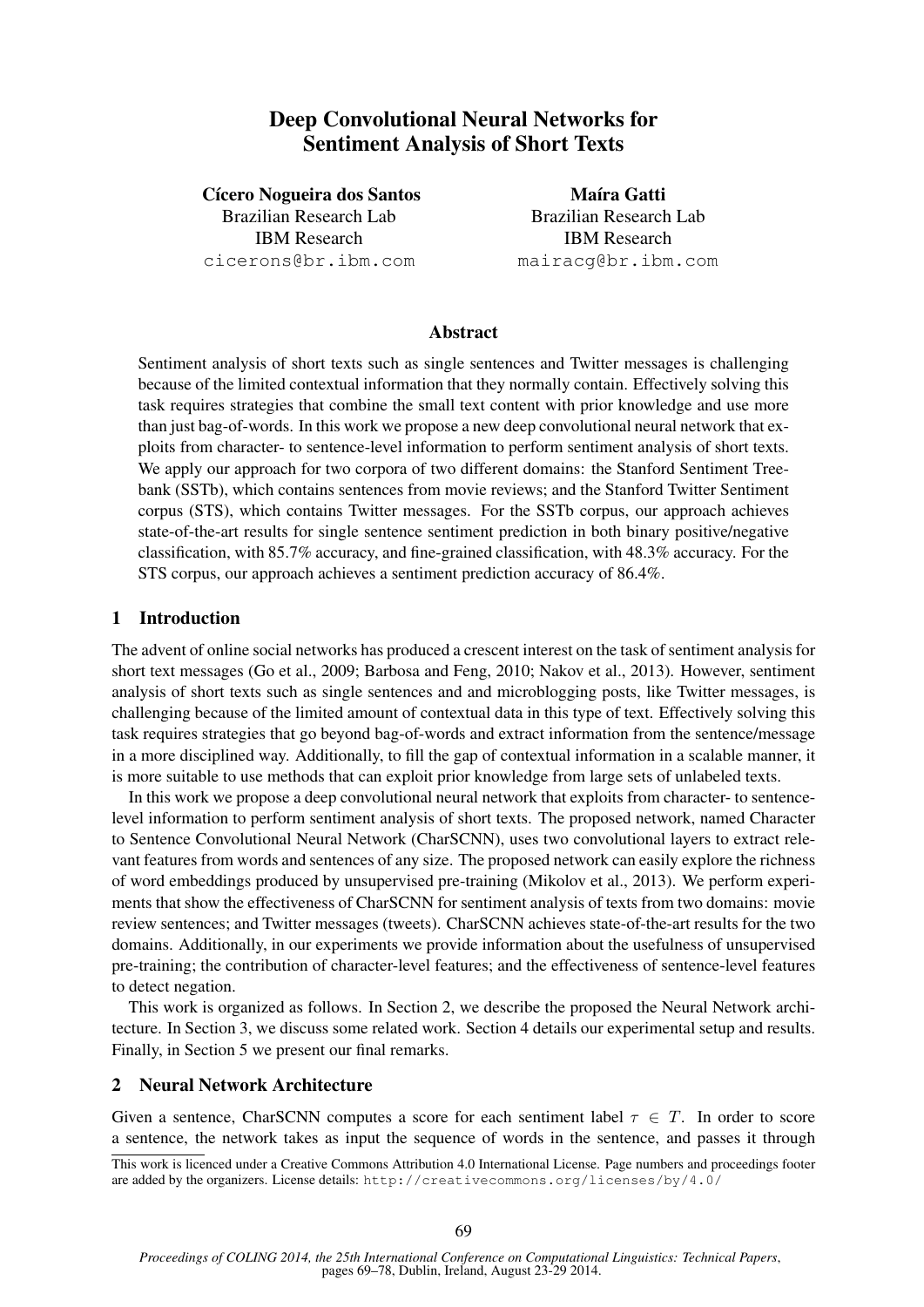a sequence of layers where features with increasing levels of complexity are extracted. The network extracts features from the character-level up to the sentence-level. The main novelty in our network architecture is the inclusion of two convolutional layers, which allows it to handle words and sentences of any size.

#### 2.1 Initial Representation Levels

The first layer of the network transforms words into real-valued feature vectors (embeddings) that capture morphological, syntactic and semantic information about the words. We use a fixed-sized word vocabulary  $V^{wrd}$ , and we consider that words are composed of characters from a fixed-sized character vocabulary  $V^{chr}$ . Given a sentence consisting of N words  $\{w_1, w_2, ..., w_N\}$ , every word  $w_n$  is converted into a vector  $u_n = [r^{wrd}; r^{wch}]$ , which is composed of two sub-vectors: the *word-level embedding*  $r^{wrd} \in \mathbb{R}^{d^{wrd}}$  and the *character-level embedding*  $r^{wch} \in \mathbb{R}^{cl_u^0}$  of  $w_n$ . While word-level embeddings are meant to capture syntactic and semantic information, character-level embeddings capture morphological and shape information.

### 2.1.1 Word-Level Embeddings

Word-level embeddings are encoded by column vectors in an embedding matrix  $W^{wrd} \in \mathbb{R}^{d^{wrd} \times |V^{wrd}|}$ . Each column  $W_i^{wrd} \in \mathbb{R}^{d^{wrd}}$  corresponds to the word-level embedding of the *i*-th word in the vocabulary. We transform a word w into its word-level embedding  $r^{wrd}$  by using the matrix-vector product:

$$
r^{wrd} = W^{wrd}v^w \tag{1}
$$

where  $v^w$  is a vector of size  $|V^{wrd}|$  which has value 1 at index w and zero in all other positions. The matrix  $W^{wrd}$  is a parameter to be learned, and the size of the word-level embedding  $d^{wrd}$  is a hyperparameter to be chosen by the user.

#### 2.1.2 Character-Level Embeddings

Robust methods to extract morphological and shape information from words must take into consideration all characters of the word and select which features are more important for the task at hand. For instance, in the task of sentiment analysis of Twitter data, important information can appear in different parts of a hash tag (e.g., "*#SoSad*", "*#ILikeIt*") and many informative adverbs end with the suffix "*ly*" (e.g. "*beautifully*", "*perfectly*" and "*badly*"). We tackle this problem using the same strategy proposed in (dos Santos and Zadrozny, 2014), which is based on a convolutional approach (Waibel et al., 1989). As depicted in Fig. 1, the convolutional approach produces local features around each character of the word and then combines them using a max operation to create a fixed-sized character-level embedding of the word.

Given a word w composed of M characters  $\{c_1, c_2, ..., c_M\}$ , we first transform each character  $c_m$  into a character embedding  $r_m^{chr}$ . Character embeddings are encoded by column vectors in the embedding matrix  $W^{chr} \in \mathbb{R}^{d^{chr} \times |V^{chr}|}$ . Given a character c, its embedding  $r^{chr}$  is obtained by the matrix-vector product:

$$
r^{chr} = W^{chr} v^c \tag{2}
$$

where  $v^c$  is a vector of size  $|V^{chr}|$  which has value 1 at index c and zero in all other positions. The input for the convolutional layer is the sequence of character embeddings  $\{r_1^{chr}, r_2^{chr}, ..., r_M^{chr}\}.$ 

The convolutional layer applies a matrix-vector operation to each window of size  $k^{chr}$  of successive windows in the sequence  $\{r_1^{chr}, r_2^{chr}, ..., r_M^{chr}\}$ . Let us define the vector  $z_m \in \mathbb{R}^{d^{chr}k^{chr}}$  as the concatenation of the character embedding m, its  $(k^{chr} - 1)/2$  left neighbors, and its  $(k^{chr} - 1)/2$  right  $neighbours<sup>1</sup>$ :

$$
z_m = \left(r_{m-(k^{chr}-1)/2}^{chr}, \ldots, r_{m+(k^{chr}-1)/2}^{chr}\right)^T
$$

<sup>&</sup>lt;sup>1</sup>We use a special *padding character* for the characters with indices outside of the word boundaries.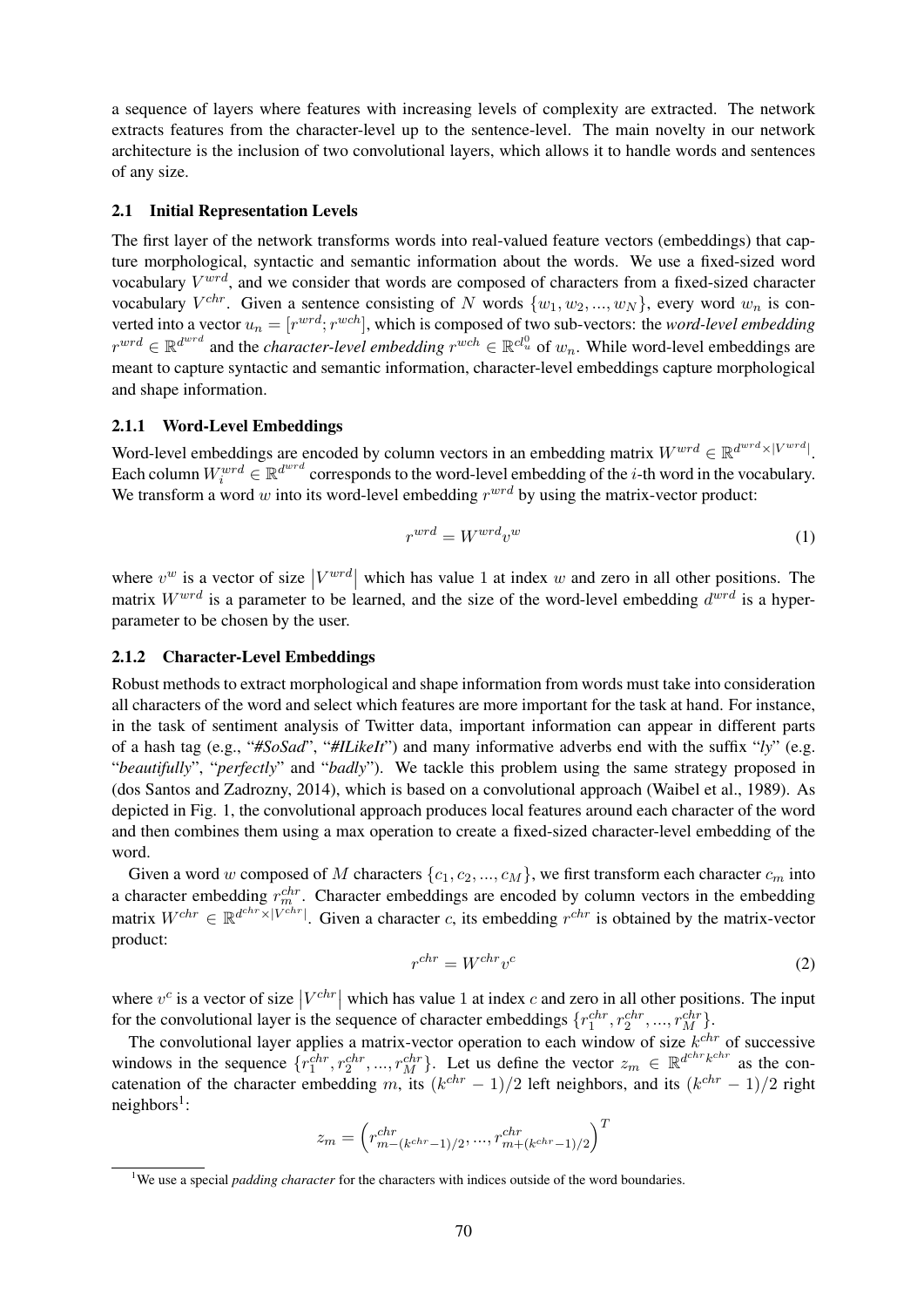

Figure 1: Convolutional approach to character-level feature extraction.

The convolutional layer computes the j-th element of the vector  $r^{wch} \in \mathbb{R}^{cl_u^0}$ , which is the character-level embedding of  $w$ , as follows:

$$
[r^{wch}]_j = \max_{1 < m < M} \left[ W^0 z_m + b^0 \right]_j \tag{3}
$$

where  $W^0 \in \mathbb{R}^{d_u^0 \times d^{chr} k^{chr}}$  is the weight matrix of the convolutional layer. The same matrix is used to extract local features around each character window of the given word. Using the max over all character windows of the word, we extract a "global" fixed-sized feature vector for the word.

Matrices  $W^{chr}$  and  $W^0$ , and vector  $b^0$  are parameters to be learned. The size of the character vector  $d^{chr}$ , the number of convolutional units  $cl_u^0$  (which corresponds to the size of the character-level embedding of a word), and the size of the character context window  $k^{chr}$  are hyper-parameters.

#### 2.2 Sentence-Level Representation and Scoring

Given a sentence x with N words  $\{w_1, w_2, ..., w_N\}$ , which have been converted to joint word-level and character-level embedding  $\{u_1, u_2, ..., u_N\}$ , the next step in CharSCNN consists in extracting a sentence-level representation  $r_x^{sent}$ . Methods to extract a sentence-wide feature set most deal with two main problems: sentences have different sizes; and important information can appear at any position in the sentence. We tackle these problems by using a convolutional layer to compute the sentence-wide feature vector  $r^{sent}$ . This second convolutional layer in our neural network architecture works in a very similar way to the one used to extract character-level features for words. This layer produces local features around each word in the sentence and then combines them using a max operation to create a fixed-sized feature vector for the sentence.

The second convolutional layer applies a matrix-vector operation to each window of size  $k^{wrd}$  of successive windows in the sequence  $\{u_1, u_2, ..., u_N\}$ . Let us define the vector  $z_n \in \mathbb{R}^{(d^{wrd} + cl_u^0)k^{wrd}}$  as the concatenation of a sequence of  $k^{wrd}$  embeddings, centralized in the *n*-th word<sup>2</sup>:

$$
z_n = \Big(u_{n-(k^{wrd}-1)/2},...,u_{n+(k^{wrd}-1)/2}\Big)^T
$$

<sup>&</sup>lt;sup>2</sup>We use a special *padding token* for the words with indices outside of the sentence boundaries.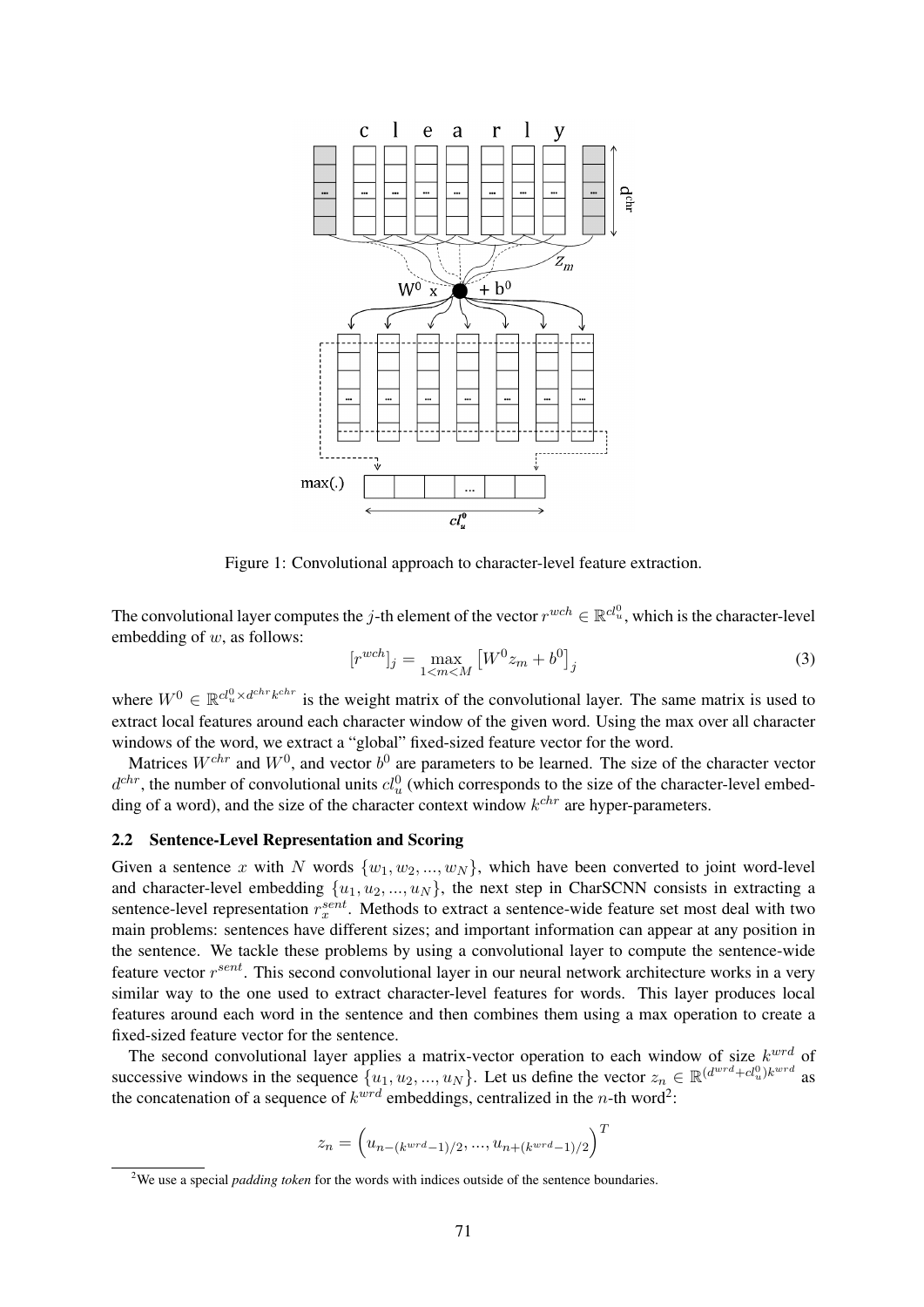The convolutional layer computes the *j*-th element of the vector  $r^{sent} \in \mathbb{R}^{cl_u^1}$  as follows:

$$
[r^{sent}]_j = \max_{1 < n < N} \left[ W^1 z_n + b^1 \right]_j \tag{4}
$$

where  $W^1 \in \mathbb{R}^{cl_u^1 \times (d^{wrd} + cl_u^0)k^{wrd}}$  is the weight matrix of the convolutional layer. The same matrix is used to extract local features around each word window of the given sentence. Using the max over all word windows of the sentence, we extract a "global" fixed-sized feature vector for the sentence. Matrix  $W^1$  and vector  $b^1$  are parameters to be learned. The number of convolutional units  $cl_u^1$  (which corresponds to the size of the sentence-level feature vector), and the size of the word context window  $k<sup>wrd</sup>$  are hyper-parameters to be chosen by the user.

Finally, the vector  $r_x^{sent}$ , the "global' feature vector of sentence x, is processed by two usual neural network layers, which extract one more level of representation and compute a score for each sentiment label  $\tau \in T$ :

$$
s(x) = W^3 h(W^2 r_x^{sent} + b^2) + b^3
$$
\n(5)

where matrices  $W^2 \in \mathbb{R}^{h l_u \times c l_u^1}$  and  $W^3 \in \mathbb{R}^{|T| \times h l_u}$ , and vectors  $b^2 \in \mathbb{R}^{h l_u}$  and  $b^3 \in \mathbb{R}^{|T|}$  are parameters to be learned. The transfer function  $h(.)$  is the hyperbolic tangent. The number of hidden units  $h l_u$  is a hyper-parameter to be chosen by the user.

#### 2.3 Network Training

Our network is trained by minimizing a negative likelihood over the training set D. Given a sentence  $x$ , the network with parameter set  $\theta$  computes a score  $s_{\theta}(x)_{\tau}$  for each sentiment label  $\tau \in T$ . In order to transform these scores into a conditional probability distribution of labels given the sentence and the set of network parameters  $\theta$ , we apply a softmax operation over the scores of all tags  $\tau \in T$ :

$$
p(\tau|x,\theta) = \frac{e^{s_{\theta}(x)\tau}}{\sum_{\forall i \in T} e^{s_{\theta}(x)_i}}
$$
(6)

Taking the log, we arrive at the following conditional log-probability:

$$
\log p\left(\tau|x,\theta\right) = s_{\theta}(x)_{\tau} - \log \left(\sum_{\forall i \in T} e^{s_{\theta}(x)_{i}}\right) \tag{7}
$$

We use stochastic gradient descent (SGD) to minimize the negative log-likelihood with respect to  $\theta$ :

$$
\theta \mapsto \sum_{(x,y)\in D} -\log p(y|x,\theta) \tag{8}
$$

where  $(x, y)$  corresponds to a sentence in the training corpus D and y represents its respective label.

The backpropagation algorithm is a natural choice to efficiently compute gradients of network architectures such as the one proposed in this work (Lecun et al., 1998; Collobert, 2011). In order to perform our experiments, we implement the proposed CharSCNN architecture using the *Theano* library (Bergstra et al., 2010). *Theano* is a versatile Python library that allows the efficient definition, optimization, and evaluation of mathematical expressions involving multi-dimensional arrays. We use *Theano*'s automatic differentiation capabilities in order to implement the backpropagation algorithm.

### 3 Related Work

There are a few works on neural network architectures for sentiment analysis. In (Socher et al., 2011), the authors proposed a semi-supervised approach based on recursive autoencoders for predicting sentiment distributions. The method learns vector space representation for multi-word phrases and exploits the recursive nature of sentences. In (Socher et al., 2012), it is proposed a matrix-vector recursive neural network model for semantic compositionality, which has the ability to learn compositional vector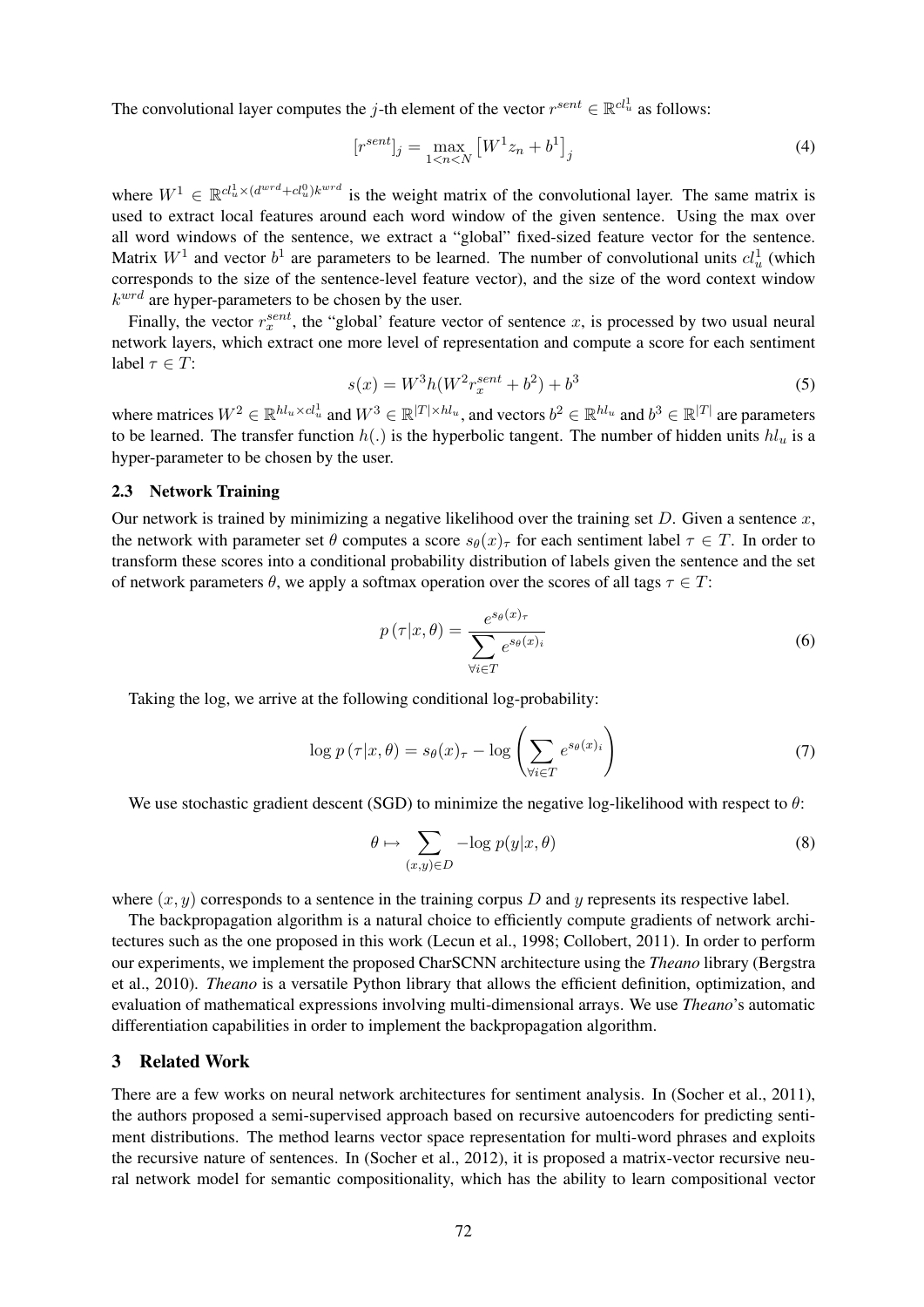representations for phrases and sentences of arbitrary length. The vector captures the inherent meaning of the constituent, while the matrix captures how the meaning of neighboring words and phrases are changed. In (Socher et al., 2013b) the authors propose the Recursive Neural Tensor Network (RNTN) architecture, which represents a phrase through word vectors and a parse tree and then compute vectors for higher nodes in the tree using the same tensor-based composition function. Our approach differ from these previous works because it uses a feed-forward neural network instead of a recursive one. Moreover, it does not need any input about the syntactic structure of the sentence.

Regarding convolutional networks for NLP tasks, in (Collobert et al., 2011), the authors use a convolutional network for the semantic role labeling task with the goal avoiding excessive task-specific feature engineering. In (Collobert, 2011), the authors use a similar network architecture for syntactic parsing. CharSCNN is related to these works because they also apply convolutional layers to extract sentencelevel features. The main difference in our neural network architecture is the addition of one convolutional layer to extract character features.

In terms of using intra-word information in neural network architectures for NLP tasks, Alexandrescu et al. (2006) present a factored neural language model where each word is represented as a vector of features such as stems, morphological tags and cases and a single embedding matrix is used to look up all of these features. In (Luong et al., 2013), the authors use a recursive neural network (RNN) to explicitly model the morphological structures of words and learn morphologically-aware embeddings. Lazaridou et al. (Lazaridou et al., 2013) use compositional distributional semantic models, originally designed to learn meanings of phrases, to derive representations for complex words, in which the base unit is the morpheme. In (Chrupala, 2013), the author proposes a simple recurrent network (SRN) to learn continuous vector representations for sequences of characters, and use them as features in a conditional random field classifier to solve a character level text segmentation and labeling task. The main advantage of our approach to extract character-level features is it flexibility. The convolutional layer allows the extraction of relevant features from any part of the word and do not need handcrafted inputs like stems and morpheme lists (dos Santos and Zadrozny, 2014).

### 4 Experimental Setup and Results

#### 4.1 Sentiment Analysis Datasets

We apply CharSCNN for two different corpora from two different domains: movie reviews and Twitter posts. The movie review dataset used is the recently proposed Stanford Sentiment Treebank (SSTb) (Socher et al., 2013b), which includes fine grained sentiment labels for 215,154 phrases in the parse trees of 11,855 sentences. In our experiments we focus in sentiment prediction of complete sentences. However, we show the impact of training with sentences and phrases instead of only sentences.

The second labeled corpus we use is the Stanford Twitter Sentiment corpus (STS) introduced by (2009). The original training set contains 1.6 million tweets that were automatically labeled as positive/negative using emoticons as noisy labels. The test set was manually annotated by Go et al. (2009). In our experiments, to speedup the training process we use only a sample of the training data consisting of 80K (5%) randomly selected tweets. We also construct a development set by randomly selecting 16K tweets from Go et al.'s training set. In Table 1, we present additional details about the two corpora.

| <b>Dataset</b> | <b>Set</b> | # sentences / tweets # classes |  |
|----------------|------------|--------------------------------|--|
| <b>SSTb</b>    | Train      | 8544                           |  |
|                | Dev        | 1101                           |  |
|                | Test       | 2210                           |  |
|                | Train      | 80K                            |  |
| <b>STS</b>     | Dev        | 16K                            |  |
|                | Test       | 498                            |  |

|  | Table 1: Sentiment Analysis datasets. |  |  |
|--|---------------------------------------|--|--|
|--|---------------------------------------|--|--|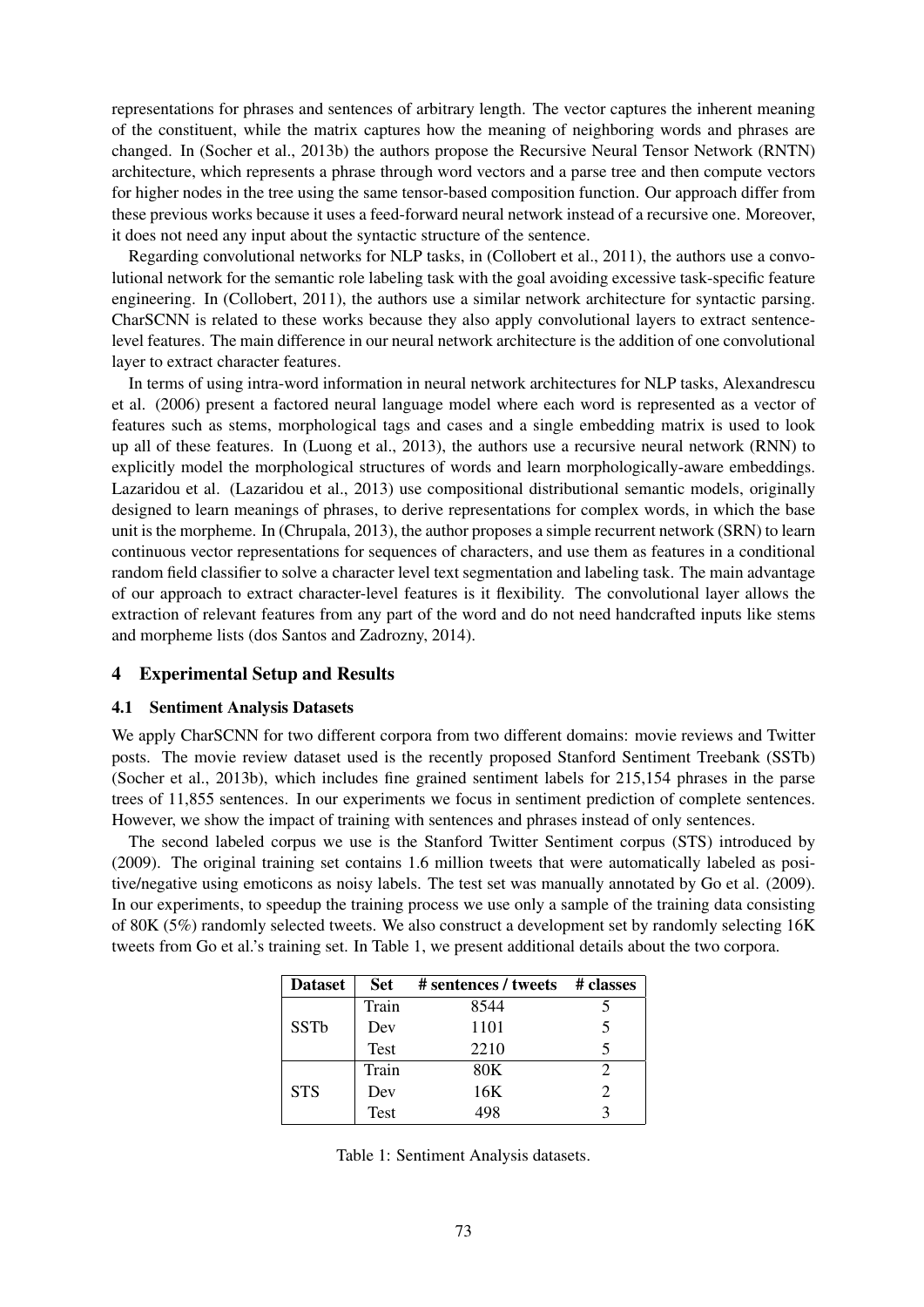#### 4.2 Unsupervised Learning of Word-Level Embeddings

Word-level embeddings play a very important role in the CharSCNN architecture. They are meant to capture syntactic and semantic information, which are very important to sentiment analysis. Recent work has shown that large improvements in terms of model accuracy can be obtained by performing unsupervised pre-training of word embeddings (Collobert et al., 2011; Luong et al., 2013; Zheng et al., 2013; Socher et al., 2013a). In our experiments, we perform unsupervised learning of word-level embeddings using the *word2vec* tool<sup>3</sup>, which implements the *continuous bag-of-words* and *skip-gram* architectures for computing vector representations of words (Mikolov et al., 2013).

We use the December 2013 snapshot of the English Wikipedia corpus as a source of unlabeled data. The Wikipedia corpus has been processed using the following steps: (1) removal of paragraphs that are not in English; (2) substitution of non-western characters for a special character; (3) tokenization of the text using the tokenizer available with the Stanford POS Tagger (Manning, 2011); (4) and removal of sentences that are less than 20 characters long (including white spaces) or have less than 5 tokens. Like in (Collobert et al., 2011) and (Luong et al., 2013), we lowercase all words and substitute each numerical digit by a 0 (e.g., *1967* becomes *0000*). The resulting clean corpus contains about 1.75 billion tokens.

When running the *word2vec* tool, we set that a word must occur at least 10 times in order to be included in the vocabulary, which resulted in a vocabulary of 870,214 entries. To train our word-level embeddings we use *word2vec*'s skip-gram method with a context window of size 9. The training time for the English corpus is around 1h10min using 12 threads in a Intel<sup>®</sup> Xeon<sup>®</sup> E5-2643 3.30GHz machine.

In our experiments, we do not perform unsupervised pre-training of character-level embeddings, which are initialized by randomly sampling each value from an uniform distribution:  $\mathcal{U}(-r,r)$ , where  $r =$ <sup>1</sup> 6  $\frac{1}{|V^{chr}| + d^{chr}}$ . There are 94 different characters in the SSTb corpus and 453 different characters in the STS corpus. Since the two character vocabularies are relatively small, it has been possible to learn reliable character-level embeddings using the labeled training corpora. The raw (not lowercased) words are used to construct the character vocabularies, which allows the network to capture relevant information about capitalization.

### 4.3 Model Setup

We use the development sets to tune the neural network hyper-parameters. Many different combinations of hyper-parameters can give similarly good results. We spent more time tuning the learning rate than tuning other parameters, since it is the hyper-parameter that has the largest impact in the prediction performance. The only two parameters with different values for the two datasets are the learning rate and the number of units in the convolutional layer that extract sentence features. This provides some indication on the robustness of our approach to multiple domains. For both datasets, the number of training epochs varies between five and ten. In Table 2, we show the selected hyper-parameter values for the two labeled datasets.

| <b>Parameter</b>                                | <b>Parameter Name</b>           | <b>SSTb</b> | <b>STS</b> |
|-------------------------------------------------|---------------------------------|-------------|------------|
| $d\overline{wrd}$                               | Word-Level Embeddings dimension | 30          | 30         |
| $k^{wrd}$                                       | Word Context window             | 5           | 5          |
| $d^{chr}$                                       | Char. Embeddings dimension      | 5           | 5          |
| $\kappa$ <sup>chr</sup>                         | Char. Context window            | 3           | 3          |
|                                                 | <b>Char.</b> Convolution Units  | 10          | 50         |
| $\begin{array}{c} cl_u^0 \\ cl_u^1 \end{array}$ | <b>Word Convolution Units</b>   | 300         | 300        |
| $hl_u$                                          | Hidden Units                    | 300         | 300        |
|                                                 | Learning Rate                   | 0.02        | 0.01       |

<sup>3</sup> https://code.google.com/p/word2vec/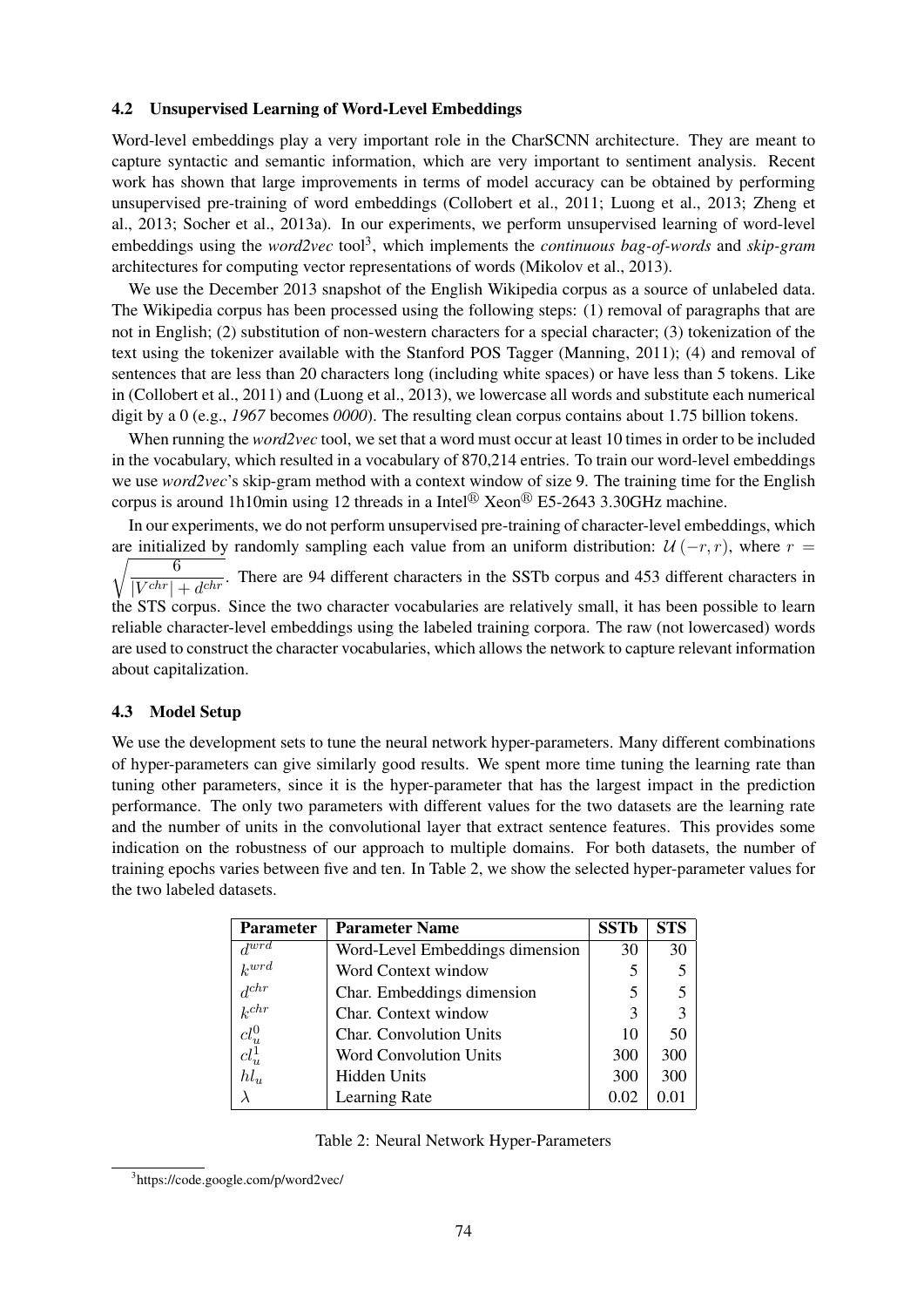In order to assess the effectiveness of the proposed character-level representation of words, we compare the proposed architecture CharSCNN with an architecture that uses only word embeddings. In our experiments, SCNN represents a network which is fed with word representations only, i.e, for each word  $w_n$  its embedding is  $u_n = r^{wrd}$ . For SCNN, we use the same NN hyper-parameters values (when applicable) shown in Table 2.

### 4.4 Results for SSTb Corpus

In Table 3, we present the result of CharSCNN and SCNN for different versions of the SSTb corpus. Note that SSTb corpus is a sentiment treebank, hence it contains sentiment annotations for all phrases in all sentences in the corpus. In our experiments, we check whether using examples that are single phrases, in addition to complete sentences, can provide useful information for training the proposed NN. However, in our experiments the test set always includes only complete sentences. In Table 3, the column *Phrases* indicates whether all phrases (*yes*) or only complete sentences (*no*) in the corpus are used for training. The *Fine-Grained* column contains prediction results for the case where 5 sentiment classes (labels) are used (*very negative*, *negative*, *neutral*, *positive*, *very positive*). The *Positive/Negative* column presents prediction results for the case of binary classification of sentences, i.e, the neutral class is removed, the two negative classes are merged as well as the two positive classes.

| <b>Model</b>                  | <b>Phrases</b> | <b>Fine-Grained</b> | <b>Positive/Negative</b> |
|-------------------------------|----------------|---------------------|--------------------------|
| CharSCNN                      | yes            | 48.3                | 85.7                     |
| <b>SCNN</b>                   | yes            | 48.3                | 85.5                     |
| CharSCNN                      | no             | 43.5                | 82.3                     |
| <b>SCNN</b>                   | no             | 43.5                | 82.0                     |
| RNTN (Socher et al., 2013b)   | yes            | 45.7                | 85.4                     |
| MV-RNN (Socher et al., 2013b) | yes            | 44.4                | 82.9                     |
| RNN (Socher et al., 2013b)    | yes            | 43.2                | 82.4                     |
| NB (Socher et al., 2013b)     | yes            | 41.0                | 81.8                     |
| SVM (Socher et al., 2013b)    | yes            | 40.7                | 79.4                     |

Table 3: Accuracy of different models for fine grained (5-class) and binary predictions using SSTb.

In Table 3, we can note that CharSCN and SCNN have very similar results in both fine-grained and binary sentiment prediction. These results suggest that the character-level information is not much helpful for sentiment prediction in the SSTb corpus. Regarding the use of phrases in the training set, we can note that, even not explicitly using the syntactic tree information when performing prediction, CharSCNN and SCNN benefit from the presence of phrases as training examples. This result is aligned with Socher et al.'s (2013b) suggestion that information of sentiment labeled phrases improves the accuracy of other classification algorithms such as support vector machines (SVM) and naive Bayes (NB). We believe that using phrases as training examples allows the classifier to learn more complex phenomena, since sentiment labeled phrases give the information of how words (phrases) combine to form the sentiment of phrases (sentences). However, it is necessary to perform more detailed experiments to confirm this conjecture.

Regarding the fine-grained sentiment prediction, our approach provides an absolute accuracy improvement of 2.6 over the RNTN approach proposed by (Socher et al., 2013b), which is the previous best reported result for SSTb. CharSCN, SCNN and Socher et al.'s RNTN have similar accuracy performance for binary sentiment prediction. Compared to RNTN, our method has the advantage of not needing the output of a syntactic parser when performing sentiment prediction. For comparison reasons, in Table 3 we also report Socher et al.'s (2013b) results for sentiment classifiers trained with recursive neural networks (RNN), matrix-vector RNN (MV-RNN), NB, and SVM algorithms.

Initializing word-embeddings using unsupervised pre-training gives an absolute accuracy increase of around 1.5 when compared to randomly initializing the vectors. The *Theano* based implementation of CharSCNN takes around 10 min. to complete one training epoch for the SSTb corpus with all phrases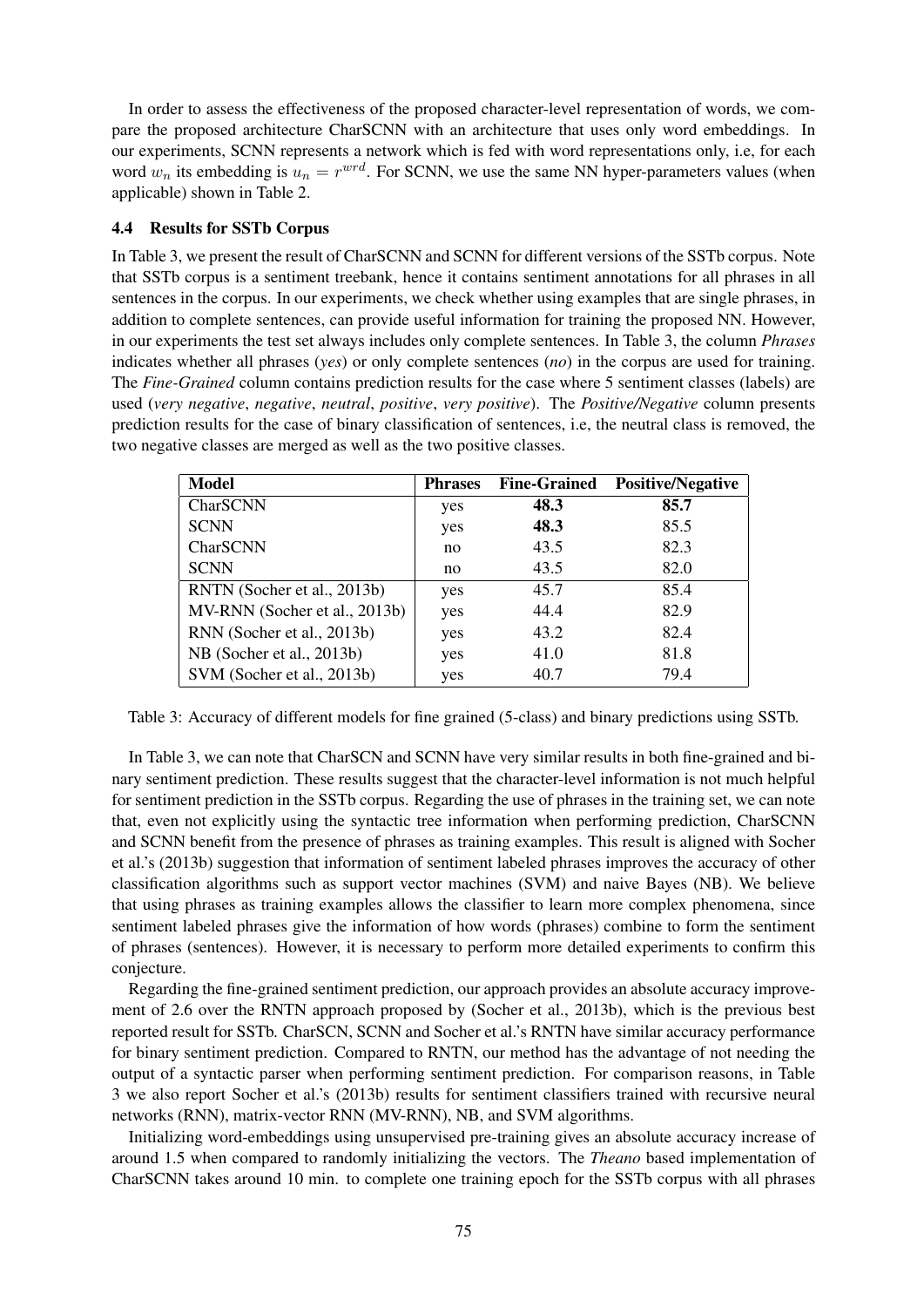and five classes. In our experiments, we use 4 threads in a Intel<sup>®</sup> Xeon<sup>®</sup> E5-2643 3.30GHz machine.

### 4.5 Results for STS Corpus

In Table 4, we present the results of CharSCNN and SCNN for sentiment prediction using the STS corpus. As expected, character-level information has a greater impact for Twitter data. Using unsupervised pre-training, CharSCNN provides an absolute accuracy improvement of 1.2 over SCNN. Additionally, initializing word-embeddings using unsupervised pre-training gives an absolute accuracy increase of around 4.5 when compared to randomly initializing the word-embeddings.

In Table 4, we also compare CharSCNN performance with other approaches proposed in the literature. In (Speriosu et al., 2011), a label propagation (LProp) approach is proposed, while Go et al. (2009) use maximum entropy (MaxEnt), NB and SVM-based classifiers. CharSCNN outperforms the previous approaches in terms of prediction accuracy. As far as we know, 86.4 is the best prediction accuracy reported so far for the STS corpus.

| Model                         | Accuracy              | <b>Accuracy</b> (random |
|-------------------------------|-----------------------|-------------------------|
|                               | (unsup. pre-training) | word embeddings)        |
| CharSCNN                      | 86.4                  | 81.9                    |
| <b>SCNN</b>                   | 85.2                  | 82.2                    |
| LProp (Speriosu et al., 2011) | 84.7                  |                         |
| MaxEnt (Go et al., 2009)      | 83.0                  |                         |
| NB (Go et al., 2009)          | 82.7                  |                         |
| SVM (Go et al., 2009)         | 82.2                  |                         |

Table 4: Accuracy of different models for binary predictions (positive/negative) using STS Corpus.

### 4.6 Sentence-level features

In figures 2 and 3 we present the behavior of CharSCNN regarding the sentence-level features extracted for two cases of negation, which are correctly predicted by CharSCNN. We choose these cases because negation is an important issue in sentiment analysis. Moreover, the same sentences are also used as illustrative examples in (Socher et al., 2013b). Note that in the convolutional layer, 300 features are first extracted for each word. Then the max operator selects the 300 features which have the largest values among the words to construct the sentence-level feature set  $r^{sent}$ . Figure 2 shows a positive sentence (left) and its negation. We can observe that in both versions of the sentence, the extracted features concentrate mainly around the main topic, *"film"*, and the part of the phrase that indicates sentiment (*"liked"* and *"did 'nt like"*). Note in the left chart that the word *"liked"* has a big impact in the set of extracted features. On the other hand, in the right chart, we can see that the impact of the word *"like'*' is reduced because of the negation *"did 'nt"*, which is responsible for a large part of the extracted features.

In Figure 3 a similar behavior can be observed. While the very negative expression *"incredibly dull"* is responsible for 69% of the features extracted from the sentence in the left, its negation *"definitely not dull"*, which is somewhat more positive, is responsible for 77% of the features extracted from the sentence in the chart at right . These examples indicate CharSCNN's robustness to handle negation, as well as its ability to capture information that is important to sentiment prediction.

### 5 Conclusions

In this work we present a new deep neural network architecture that jointly uses character-level, wordlevel and sentence-level representations to perform sentiment analysis. The main contributions of the paper are: (1) the idea of using convolutional neural networks to extract from character- to sentencelevel features; (2) the demonstration that a feed-forward neural network architecture can be as effective as RNTN (Socher et al., 2013a) for sentiment analysis of sentences; (3) the definition of new state-ofthe-art results for SSTb and STS corpora.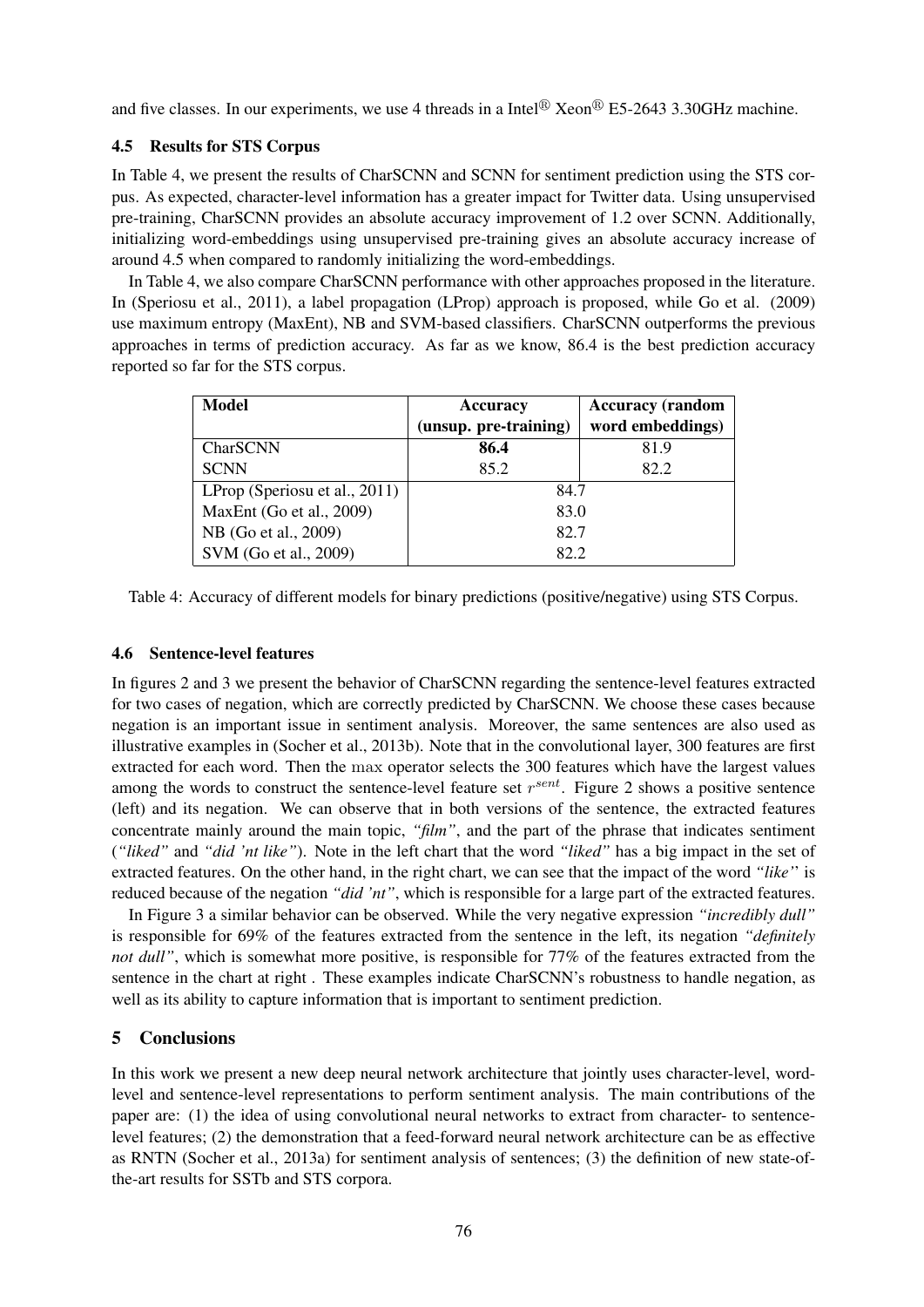

Figure 2: Number of local features selected at each word when forming the sentence-level representation. In this example, we have a positive sentence (left) and its negation (right).



Figure 3: Number of local features selected at each word when forming the sentence-level representation. In this example, we have a negative sentence (left) and its negation (right).

As future work, we would like to analyze in more detail the role of character-level representations for sentiment analysis of tweets. Additionally, we would like to check the impact of performing the unsupervised pre-training step using texts from the specific domain at hand.

### References

- Andrei Alexandrescu and Katrin Kirchhoff. 2006. Factored neural language models. In *Proceedings of the Human Language Technology Conference of the NAACL*, pages 1–4, New York City, USA, June.
- Luciano Barbosa and Junlan Feng. 2010. Robust sentiment detection on twitter from biased and noisy data. In *Proceedings of the 23rd International Conference on Computational Linguistics*, pages 36–44.
- James Bergstra, Olivier Breuleux, Frédéric Bastien, Pascal Lamblin, Razvan Pascanu, Guillaume Desjardins, Joseph Turian, David Warde-Farley, and Yoshua Bengio. 2010. Theano: a CPU and GPU math expression compiler. In *Proceedings of the Python for Scientific Computing Conference (SciPy)*.
- Grzegorz Chrupala. 2013. Text segmentation with character-level text embeddings. In *Proceedings of the ICML workshop on Deep Learning for Audio, Speech and Language Processing*.
- R. Collobert, J. Weston, L. Bottou, M. Karlen, K. Kavukcuoglu, and P. Kuksa. 2011. Natural language processing (almost) from scratch. *Journal of Machine Learning Research*, 12:2493–2537.
- R. Collobert. 2011. Deep learning for efficient discriminative parsing. In *Proceedings of the Fourteenth International Conference on Artificial Intelligence and Statistics (AISTATS)*, pages 224–232.
- Cícero Nogueira dos Santos and Bianca Zadrozny. 2014. Learning character-level representations for part-ofspeech tagging. In *Proceedings of the 31st International Conference on Machine Learning, JMLR: W&CP volume 32*, Beijing, China.